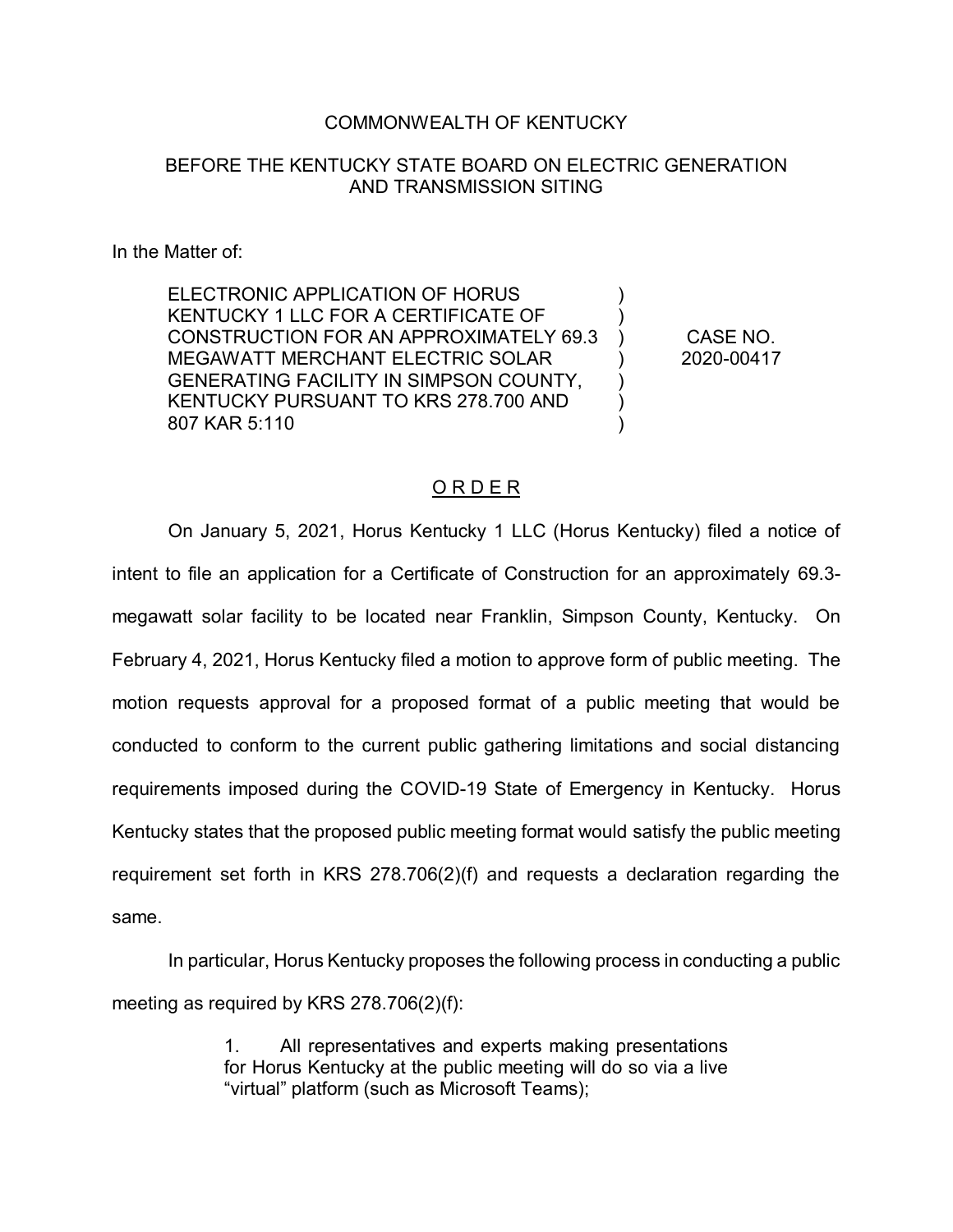2. The virtual public meeting will allow members of the public to view the public meeting live, on-line, without cost, by registering with a valid email address, and will allow participants to ask representatives of Horus Kentucky questions about the project, either orally or in writing;

3. The public meeting will be projected for viewing "live" at a physical location in Simpson County to be designated in the notices of and advertisements for the public meeting (expected to be the Simpson County Historical Society or at a similarly suitable location in Simpson County), at which a representative of Horus Kentucky will be present and a mechanism will be provided for any in-person attendees to address questions to representatives of Horus Kentucky;

4. All notices of and advertisements for the public meeting will (i) specify how the public can access and participate in the public meeting via the online virtual platform or by calling a number (audio participation), (ii) encourage the public to participate in the public meeting virtually rather than inperson, (iii) specify that in-person attendance at the public meeting will be consistent with guidelines and directives from the CDC and the Office of the Governor in effect at the time of the meeting regarding such meetings, including, but not limited to, social distancing and the requirement that masks be properly worn at all times, and (iv) specify that in order to allow for social distancing, the number of attendees at the inperson meeting will be limited and spaces allocated to the public on a first-come, first-served basis, and include instructions for how to sign-up for the available spaces.

5. In addition, Horus Kentucky will make a large-scale (24 inches by 36 inches or larger) layout map of the proposed solar facility, which otherwise would have been made available to the public for inspection at a public meeting, available to the public by displaying the map in the entrance to the location of the public meeting the day of the public meeting, and will include this information in the notices to owners of property adjoining the proposed project.

Horus Kentucky asserts that the proposed public meeting format provides the

public with multiple options to attend the meeting and receiving information about the

proposed solar facility and therefore satisfies the requirements of KRS 278.706(2)(f),

while accommodating the health and safety concerns raised by the current COVID-19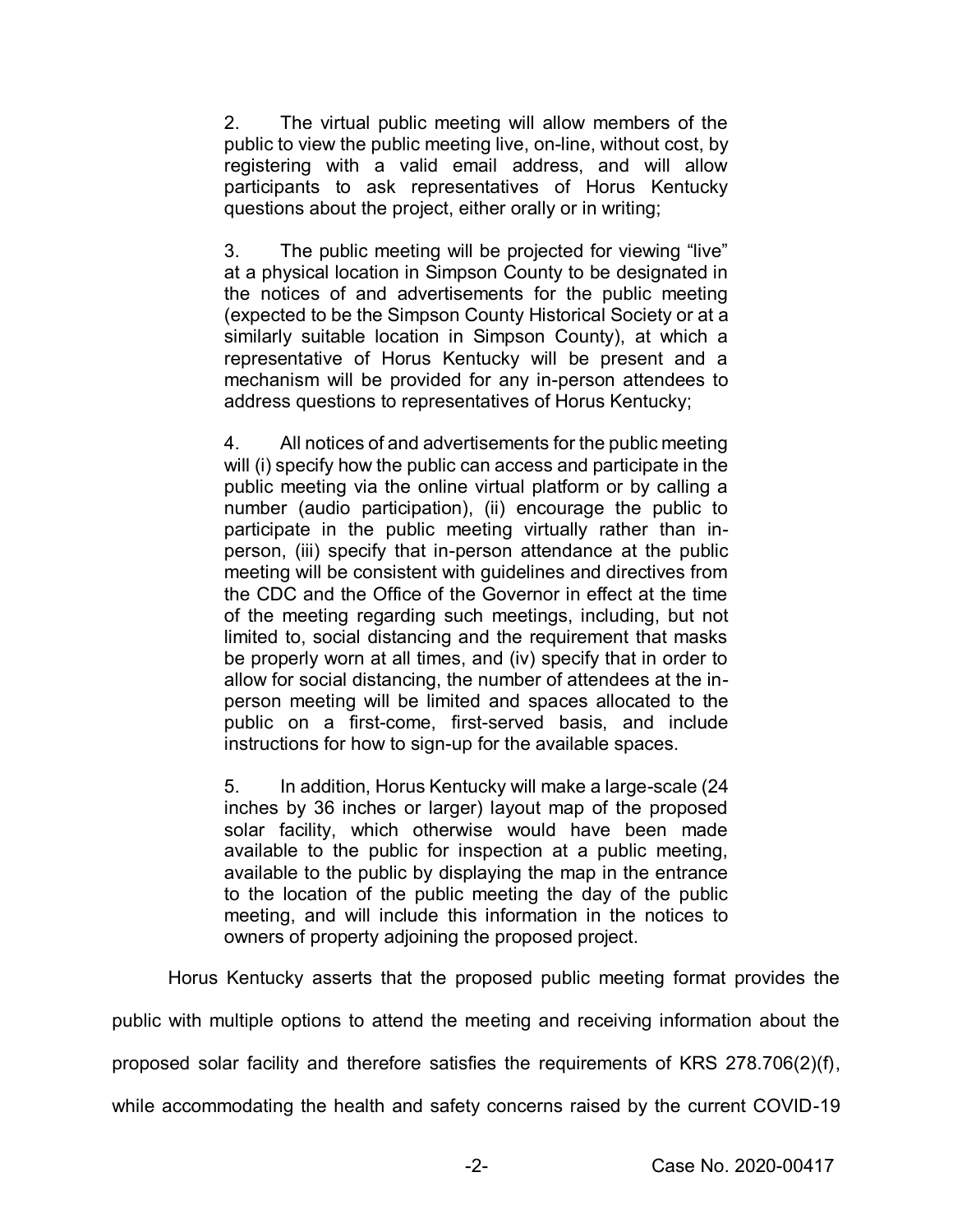State of Emergency. Horus Kentucky further asserts that it will publish notice of the public meeting and mail notice to all owners of property adjoining the proposed solar facility as required by KRS 278.706(2)(f)(2).

Having reviewed the motion and being otherwise sufficiently advised, the Siting Board finds that the protocols and process proposed by Horus Kentucky to schedule and conduct its public meeting is consistent with the language and intent of KRS 278.706(2)(f). We note that KRS 278.706(2)(f) requires a completed application to include, among other things, a report identifying the various public outreach engagements performed by the applicant prior to the filing of an application. In particular, KRS 278.706(2)(f) provides, in relevant parts, as follows.

(2) A completed application shall include the following:

. . . .

- (f) A complete report of the applicant's public involvement program activities undertaken prior to the filing of the application, including:
	- 1. The scheduling and conducting of a public meeting in the county or counties in which the proposed facility will be constructed at least ninety (90) days prior to the filing of an application, for the purpose of informing the public of the project being considered and receiving comment on it;
	- 2. Evidence that notice of the time, subject, and location of the public meeting was published in the newspaper of general circulation in the county, and that individual notice was mailed to all owners of property adjoining the proposed project at least two (2) weeks prior to the meeting;

The process and protocols proposed by Horus Kentucky for its public meeting strikes a balance in being able to provide information on the solar project development in Simpson County and to receive comment from the public on the project as required by KRS 278.706(2)(f) and doing so in a manner that takes into account the current public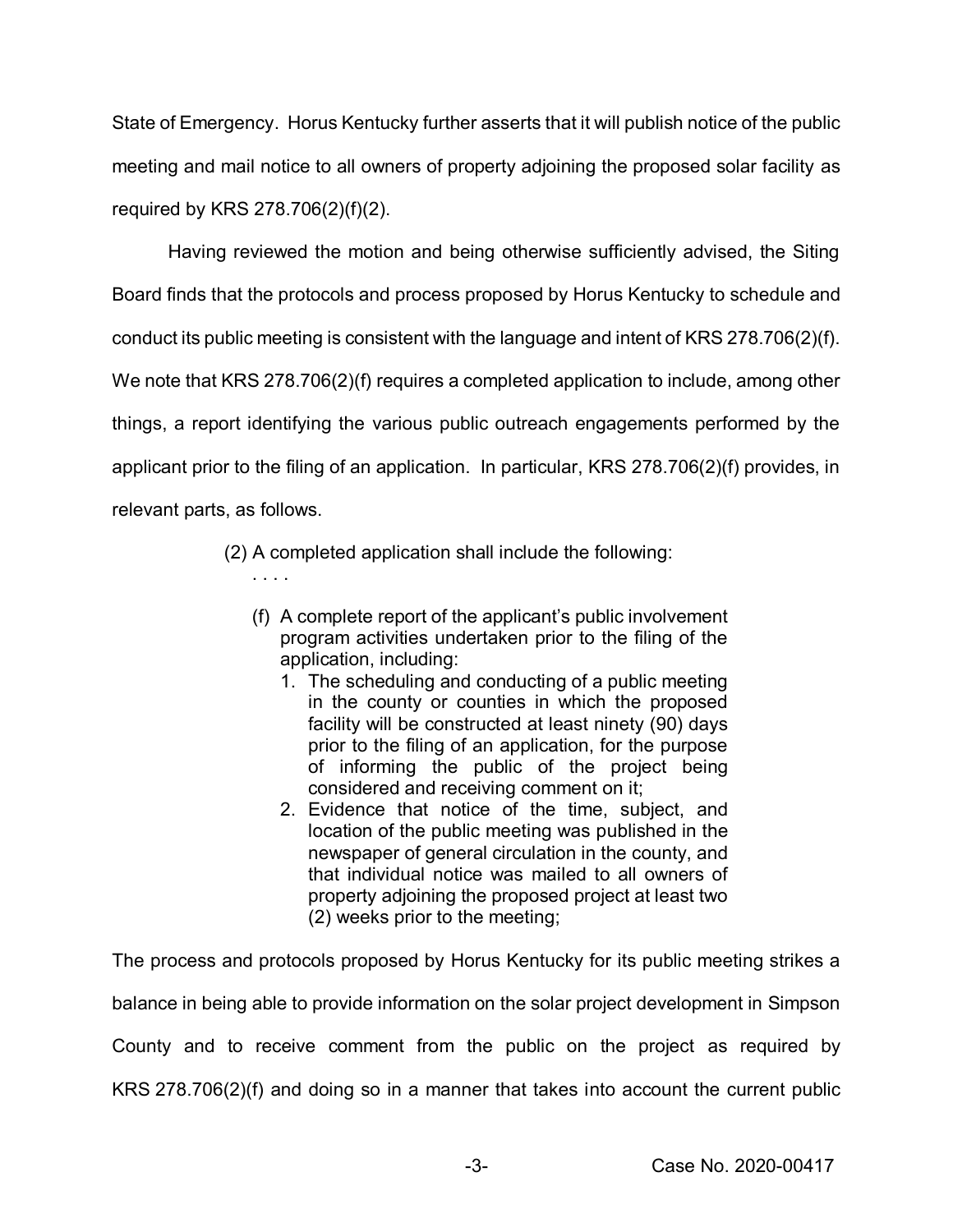gathering limitations and social distancing requirements imposed by the COVID-19 State of Emergency in Kentucky. Accordingly, Horus Kentucky's motion should be approved as proposed. The Siting Board expects the details of the public meeting that will be reported in the application will mirror the format that has been proposed in the motion.

IT IS THEREFORE ORDERED that:

1. Horus Kentucky's motion to approve form of public meeting is granted.

2. Within three days of the publication of the public notice, Horus Kentucky shall submit a copy of the newspaper advertisement that will notify the public of the proposed public meeting format.

3. Within three days of the mailing of the notice to adjacent property owners, Horus Kentucky shall submit a copy of the notice of the public meeting format that is required to be provided to owners of property adjacent to the solar project.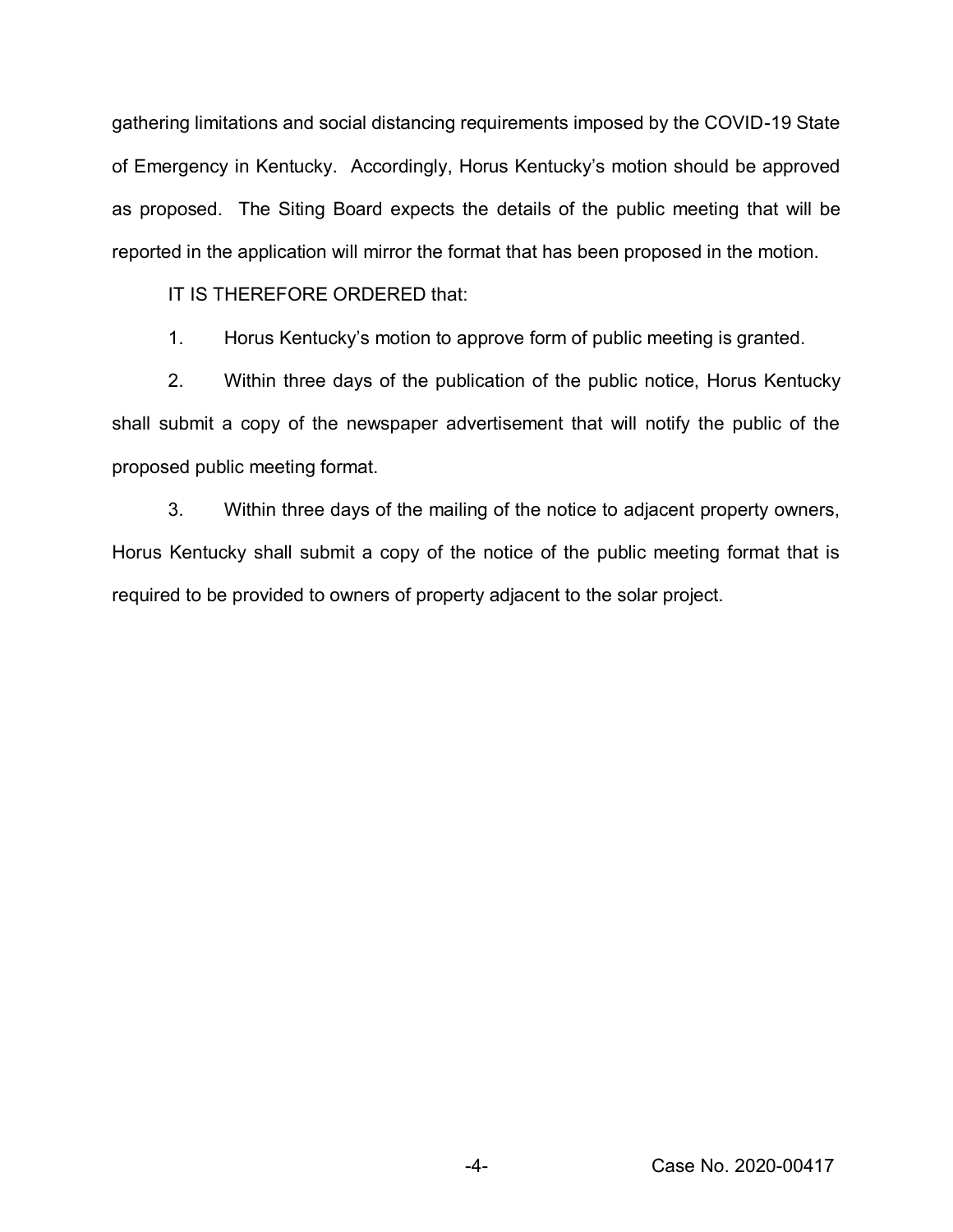By the Kentucky State Board on Electric Generation and Transmission Siting



ATTEST:

 $\bigwedge \bigvee \bigvee$  for for

Executive Director Public Service Commission *on behalf of* the Kentucky State Board on Electric Generation and Transmission Siting